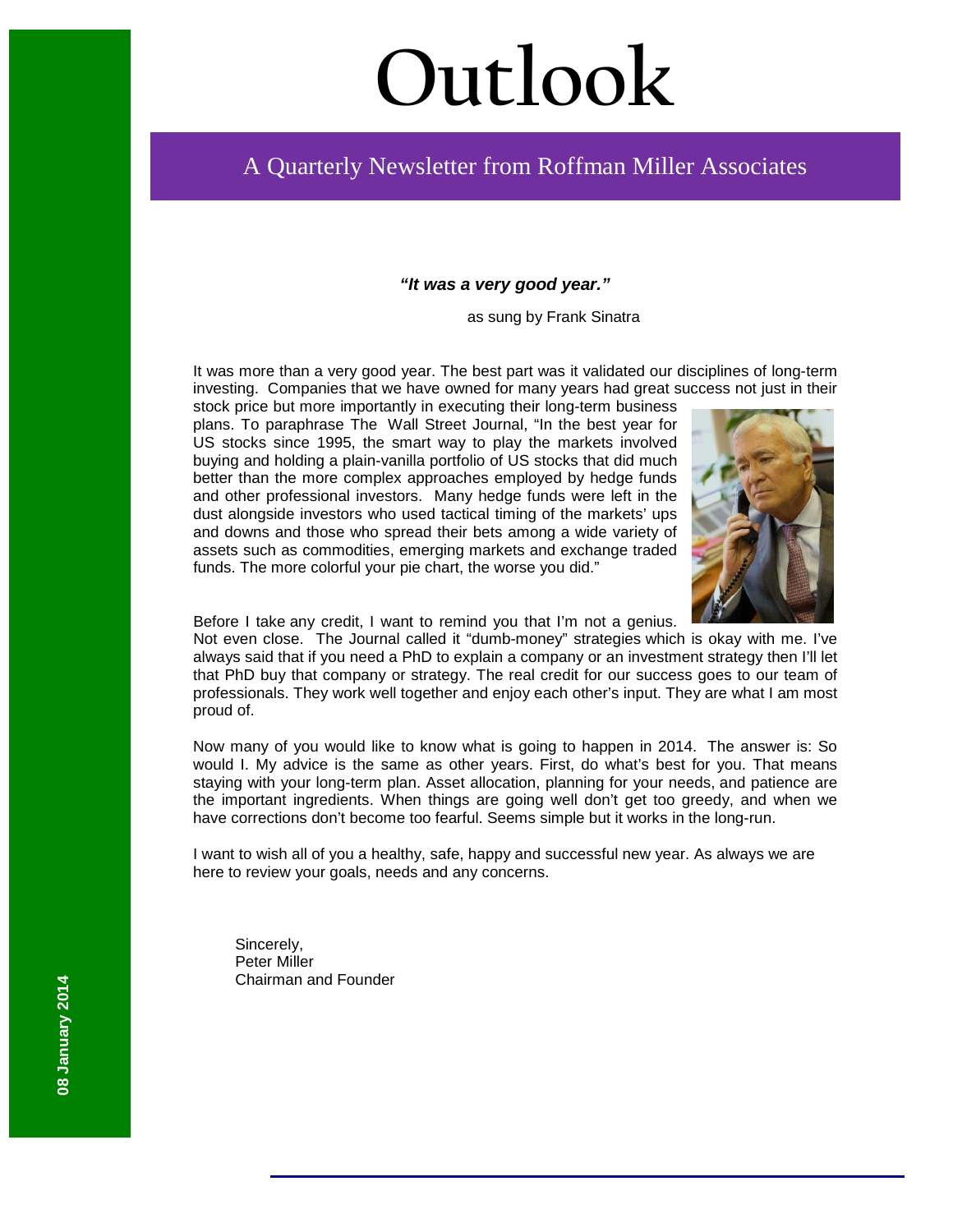## **INCOME TAX – LOOKING BACK AND FORWARD**

As we are now in year 2014 and the financial markets for 2013 are closed, investors should evaluate the 2013 tax ramifications of the Affordable Care Act (AKA Obama Care) and how they affect their tax bracket and investment decisions.

The maximum income tax rate increased January 1, 2013 to 39.6% from 35.0%. Coupled with the new (effective January 1, 2013) net investment income tax of 3.80% on the lower of modified gross income or net investment income, this brings the highest combined top marginal tax rate to 43.4%. This increase can be significant to certain taxpayers and you should be aware of the tax consequences prior to tax filing.

While I try not to thoroughly confuse you with rates and tax increases, there was an additional Medicare tax of .9% levied on wages and self-employment income over \$200,000. In addition, starting in tax year 2013 and based upon your adjusted gross income, itemized deductions may be phased out and the personal and dependent exemptions can be reduced or even eliminated. The adjustments for itemized deductions and personal exemptions will increase your taxable income and could potentially put you in a higher tax bracket.

The Net Investment Income Tax of 3.8% mentioned above relates to passive income. Items included in net investment income computation include:

ADD: Income

- 1) Taxable interest
- 2) Dividends
- 3) Capital gains sale of securities and capital gain distributions
- 4) Rental and royalty
- 5) Non-qualified annuities
- 6) Business income from passive activities **Very Important** that business income is properly classified

#### LESS: Expenses

- 1) Investment interest expense
- 2) Investment advisory and brokerage fees
- 3) Expenses related to rent and royalty income
- 4) Tax preparation fees
- 5) State and local income taxes as related to Investment Income

The information provided above will not affect all taxpayers. I decided to discuss the changes that may increase your federal tax for 2013 and future years. On the investment side the above tax increases should be discussed with your advisor and may affect decisions such as buying taxable or tax-exempt bonds. I suggest consulting your tax advisor as to the applicability of the various changes to your 2013 tax return.

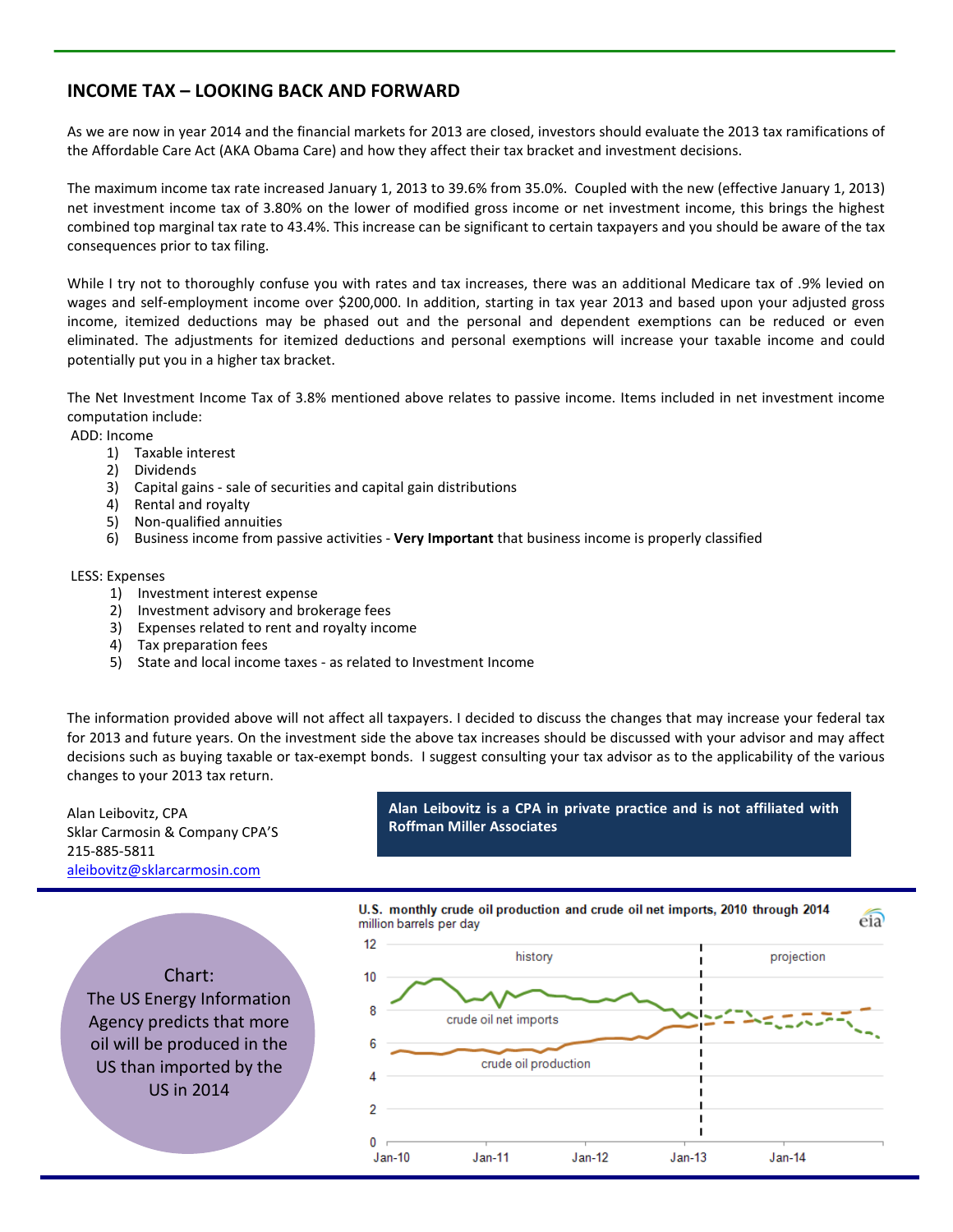#### **Good Signs on the Home Front**

2013 can be summarized as a year of highs and lows. Stocks advanced with gains not seen since the mid-1990s, but those who held on to gold and silver lost 28% and 36%, respectively. Boeing's new 787 Dreamliner, a 'miracle of modern engineering' built from composite materials and 20% more fuel efficient than the plane it replaces, was grounded several times early in the year for electrical and mechanical issues. Despite this low point for the company, Boeing's stock at the end of the year was the biggest gainer of the 30 stocks in the Dow Jones Industrial Average. And remember the 'fiscal cliff' and 'sequester;' both were major concerns in the first quarter of 2013. Ignoring these and a two-week government shutdown in October, the nation's GDP is estimated to have advanced by 3.5% in the second half of the year. This is significant because our economy has not seen 3% annual growth since 2005.

While 2014 is still an unknown, the stage is set for a decent year of economic news. Consider that the Great Recession ended 4 ½ years ago. Unemployment peaked in October 2009 at 10% and people have been getting back to work since (unemployment currently hovers around 7%). 5 million existing homes changed hands in 2013, average prices rose 10%, and new housing starts were strong.



One of the benefactors of the rebounding economy is The Home Depot. With 2,200 stores across North America,



Home Depot is positioned to take advantage of the turnaround in home construction as well as the aging of existing homes and the 'wealth effect,' with record levels in the stock market making people feel comfortable spending once again. In December, Home Depot management met with institutional investors to announce updates to their Strategic Priorities and to provide 2015 Financial Targets. CEO Frank Blake detailed his focus on sales, productivity, and capital allocation.

Home Depot's founders were passionate about customer service. That idea got pushed aside briefly during the early 2000s, but is again a major focus since Frank Blake came to the company five years ago. At today's Home Depot, employees (referred to as 'Associates') are better trained, empowered, and incentivized. When Blake arrived in 2007, store associates spent 40% of their time with customers and 60% doing tasks. Now that situation has been reversed and Associates spend 60% of their time 'customer-facing.' By saving time and doing the tasks more efficiently, Home Depot realized a 50% increase in customer interactions without increasing payroll. That translates to more satisfied shoppers and higher revenues for the company.

About 5% of Home Depot's customers are Pros – professional builders and contractors. Although small in number, this segment makes up 35% of Home Depot's sales and so deserves some special treatment. Pros get everything from reserved parking and dedicated checkout to account reps, job-site delivery, rebates, discounts, and online tools. As most of us are aware, a loyal customer is a valuable repeat buyer.



Improving productivity is a challenge for every large organization. Home Depot is using 'big data' to analyze buying trends and help control inventory costs. Sorting through the data, the company realized that online shoppers are not a new group of buyers, they are the loyal store customers just looking for an easier shopping experience – fully 30% of online sales are 'BOPIS' (Buy Online Pickup In Store). In a new phenomenon, 10% of online orders are *placed from within a Home Depot store*. If a customer doesn't find, for example, the ceiling fan they want among the 250 that are normally stocked in-store, an associate helps guide them through almost 10,000 options that can be found online. Several Rapid Deployment Centers are under construction to support customer demand as required delivery times fall to nearly zero.